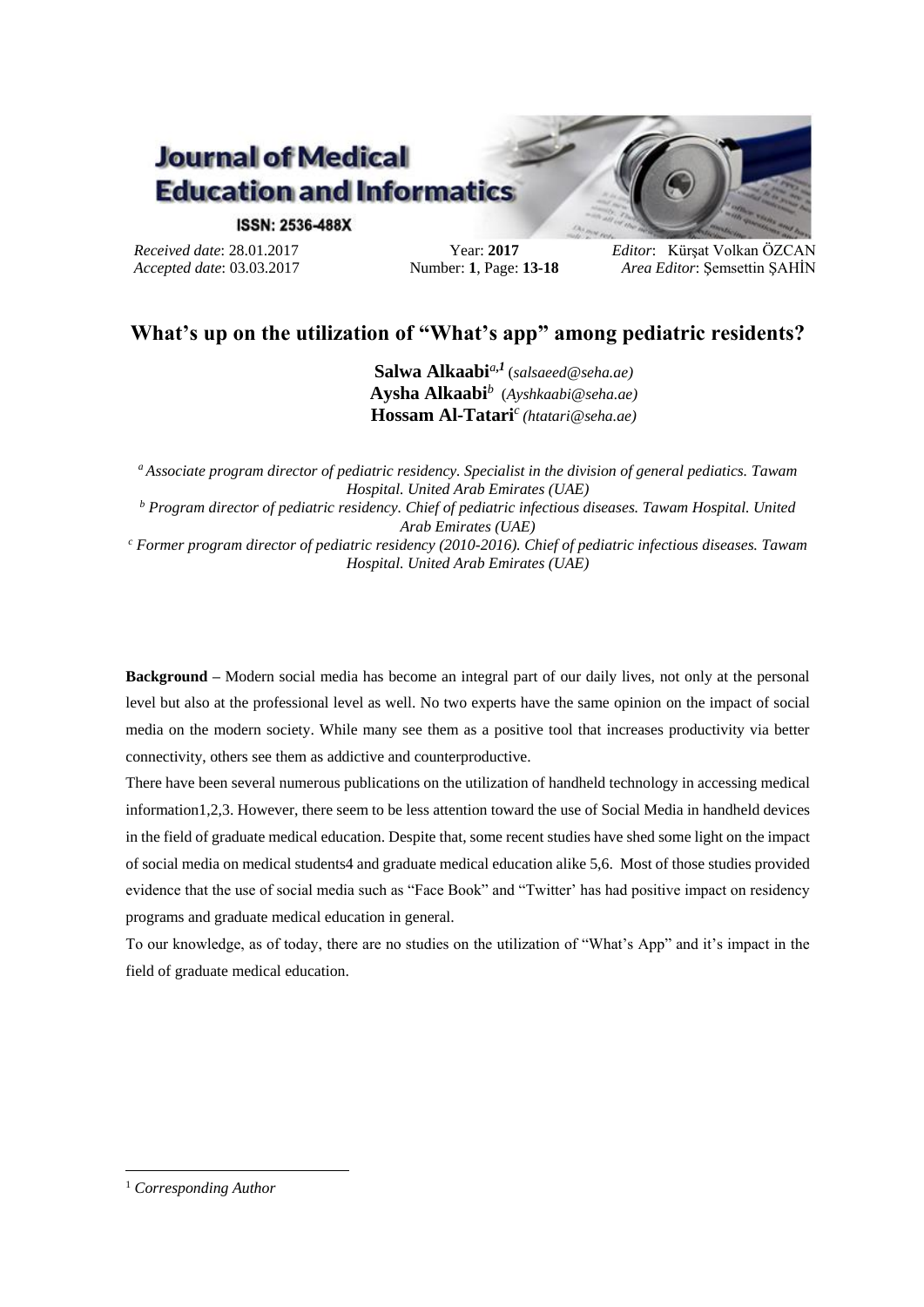#### **1. Methods**

This is a cross sectional study in which a 20 questions survey was distributed among the resident of Tawam Pediatric Residency Program to explore the utilization of What's App program among them and the impact of this use on their daily clinical and educational activities. This program allows the creation of a "Group" under the leadership of an "Administrator" who can add or delete members to the group. In turn, any message posted by any member of the group will be read by all other members instantly. Most of the questions in our survey focused on the activities conducted through a group called "Residents" which was created by the program director (PD) and included residents of all levels, in addition to all the members of the pediatric residency office which include the program director, the two associate program directors (APD) and the program coordinator (PC). Figure one provides some examples of the massages that typically gets exchanged in this group

#### **2. Results**

The survey was completed by 32 out of the 35 Tawam pediatric residents at the time of the study all of whom were members in the What's App group: "Residents"

All of the surveyed residents reported accessing their What's App daily during working hours. 18% if the responders said that they access the program at least once a day, 15% do that at least once per hour, 10% more than once per hour, but interestingly, 56% of the responders said they access the group whenever a message arrives. More interestingly, 100% of them said that they access the program at least once a day after hours and during off days, with up to 72% of them accessing the program whenever a message is posted. (Figure 2  $\&$ 3))

In addition, residents were asked to comment if they agree with the following ten statements

- 1. The What's App group is useful in sharing interesting cases.
- 2. The What's App group is useful in sharing and revising MCQs. 75% of the surveyed residents agreed with that while the rest were either not sure (16%) or disagreed (9%).
- 3. The What's App group is useful in asking for help during the call. 66% of the surveyed residents agreed with that while the rest were either not sure (22%) or disagreed (18%).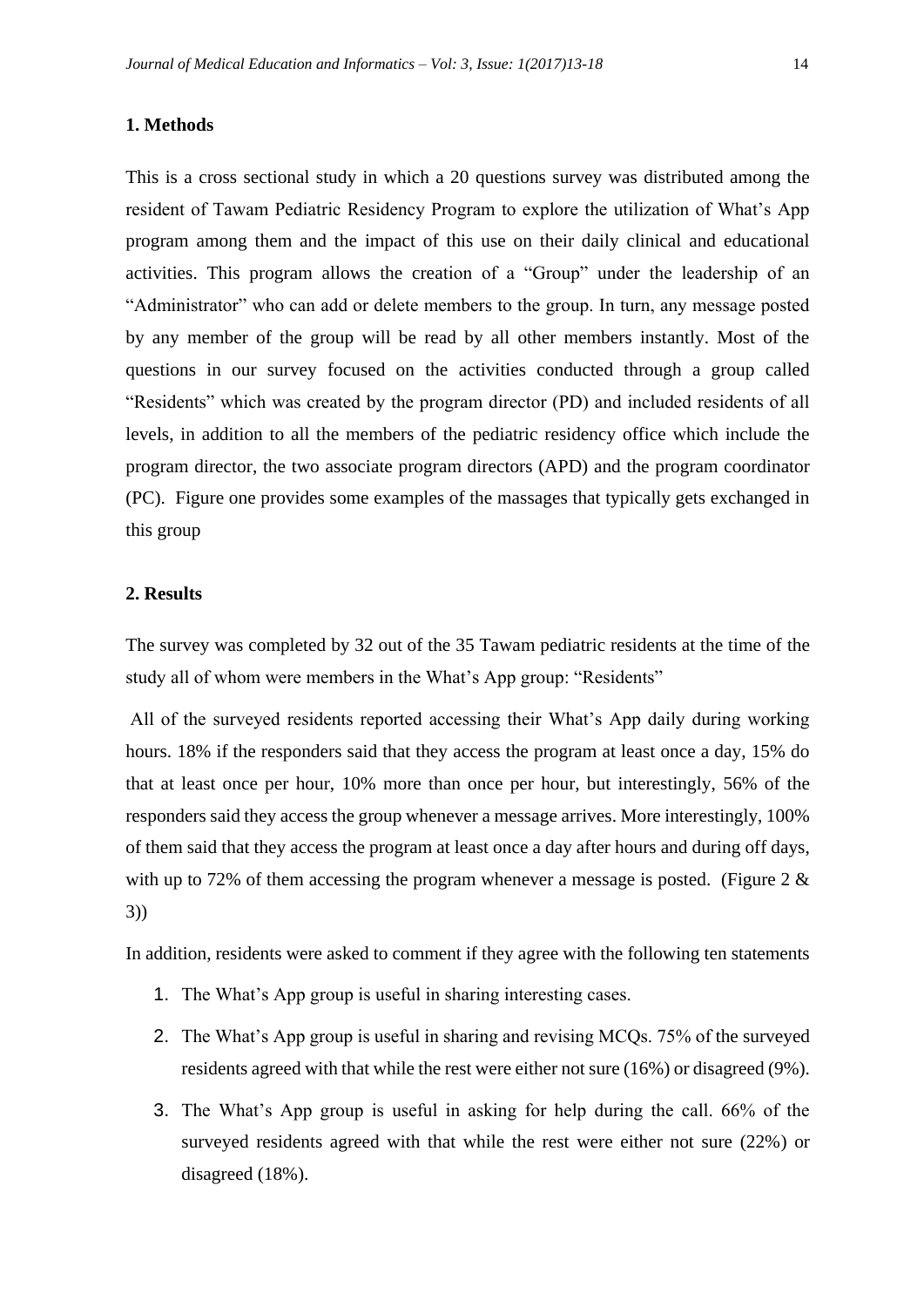- 4. The What's App group is useful for current patients' updates
- 5. The What's App group is a tool for patients' Hand Over
- 6. The What's App group is helpful in coordinating the residents' continuity clinic
- 7. The What's App group is a useful tool to receive communications from the Program Director (PD), Associate Program Director (APD) and the chief residents
- 8. The What's App group is an acceptable tool for last-minute announcements
- 9. Overall, I believe that the Residents Group has been useful more than being a burden

Residents' responses to those statements are summarized in figure four

### **3. Discussion**

To our knowledge, this is the first study to look at the utilization and impact of What's App on graduate medical education. This free program has gained rapid popularity because of its ease of use and it's capability to share not only instant messages but also media in the form of voice messages; and video and photo files. Another added message is the capability to share messages with a large group of people at the same time.

In our survey, the vast majority of residents agreed that it is a very useful tool for immediate communication since up to 72% of the group members check their messages instantly even after hours and during off days. The vast majority of the surveyed residents believed that it is a useful tool for sharing knowledge (eg: MCQ questions and interesting cases), for patient care (getting patients updates and gathering information on old patients), and for last minute announcements and communications with the program director and chief residents.

On the other hand the vast majority believed that it is not a reliable tool for hand over.

#### **4. Conclusion**

Like all other social media programs, What's App has its own advantages and disadvantages. While some may feel that it could be quit distracting during working hours, our study revealed that the benefits of this program are too many. If utilized properly, this program could serve in connecting the programs leadership (PD, APD, PC and the chiefs) with the residents and improve communication. It could also improve residents learning and patient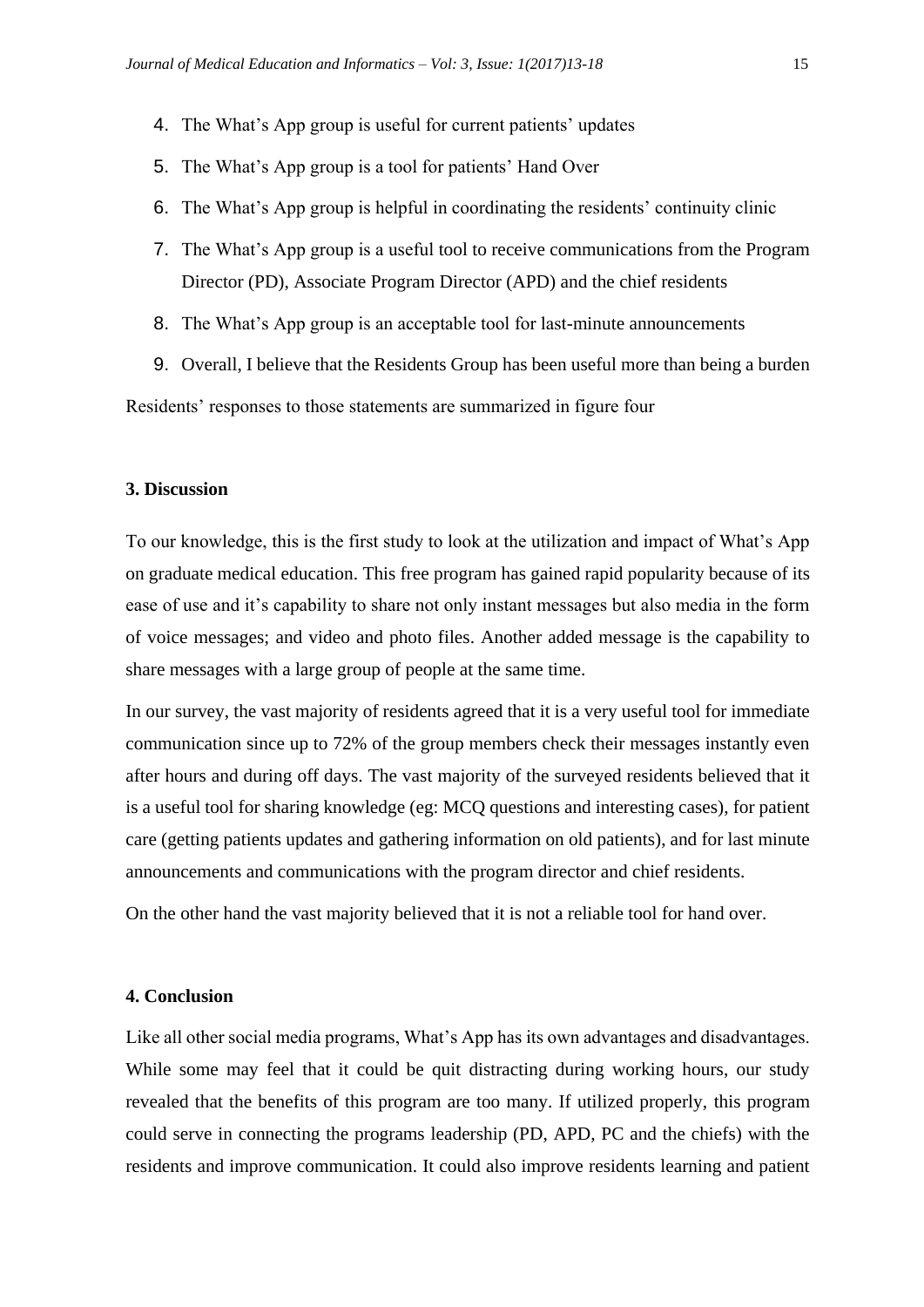care by sharing interesting cases, posting challenging questions and gathering patients' information instantaneously. More studies are needed to look at different aspects of this great program and tool such as: would messages on What's App ever replace official emails? And how reliable would a medical opinion be if it was based on a photo shared in this program?

#### **References**

- Nada Dabbagh, et al. "Personal Learning Environments, social media, and self-regulated learning: A natural formula for connecting formal and informal learning". Internet and Higher Education. 2012. 15: 3–8
- Orrin I. Franko, et al. "Smartphone App Use Among Medical Providers in ACGME Training Programs". J Med Syst. 2012. 36:3135–3139
- Christine C. Cheston, et al. "Social Media Use in Medical Education: A Systematic Review". Acad Med. 2013;88:893–901.

David C. DeAndrea, et al. Internet and Higher Education. 2013; 15: 15–23

- White J, et al. 'Have you seen what is on Facebook?' The use of social networking software by healthcare professions students. BMJ Open 2013; 3:e003013.
- Wallace S, et al. 'It's on my iPhone': attitudes to the use of mobile computing devices in medical education, a mixed-methods study. BMJ Open . 2012;2:e001099.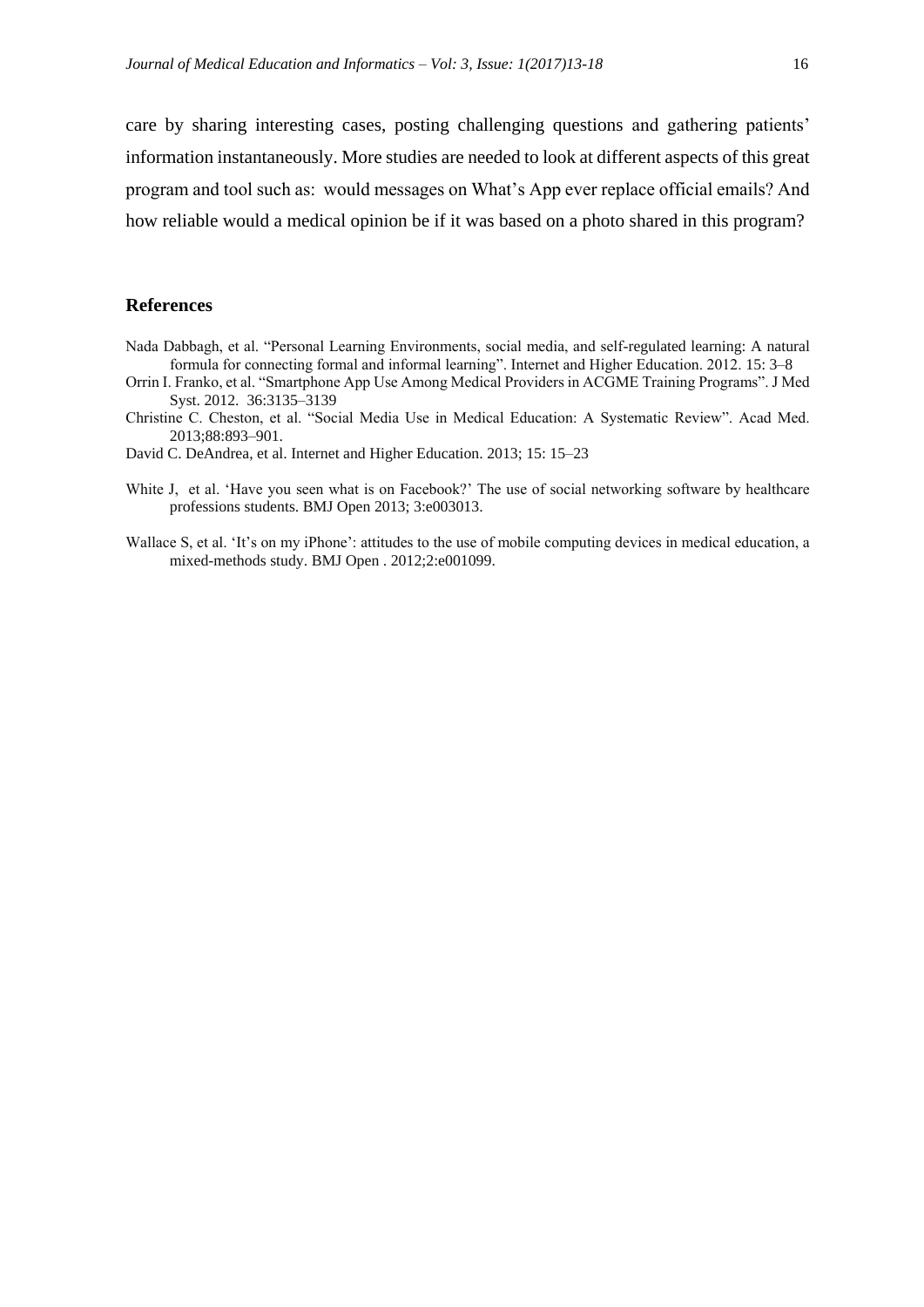## **Figure 1**

| Residents<br>801<br>$\bigcup$ Chats (1)<br>Sheer Peds, Ahmad Dhaheri<br><b>Abeer Peds</b>         | <b>Residents</b><br><b>Chats</b><br>Abeer Peds, Ahmad Dhaheri, Ai<br>sending us                                                                                                                                                                                                                                                                                                                           | <b>Residents</b><br>$\checkmark$ Chats (1)<br>Abeer Peds, Ahmad Dhaheri<br>Thana                                                                                                                                                                                                                                                                        | <b>Residents</b><br>お母子<br><b>Chats</b><br>Abeer Peds, Ahmad Dhaheri, Ai.,                                                                           |
|---------------------------------------------------------------------------------------------------|-----------------------------------------------------------------------------------------------------------------------------------------------------------------------------------------------------------------------------------------------------------------------------------------------------------------------------------------------------------------------------------------------------------|---------------------------------------------------------------------------------------------------------------------------------------------------------------------------------------------------------------------------------------------------------------------------------------------------------------------------------------------------------|------------------------------------------------------------------------------------------------------------------------------------------------------|
| 11:41 PM<br><b>Abeer Peds</b><br>4 monts old<br>mother is asking for oral ABX?<br><b>STORE PM</b> | 3:12 PM<br>Feb 17<br><b>Dr.Hossam</b><br>Dear residents.<br>Please read this metanalysis that<br>proves that 1-2 doses of<br>dexamethasone is equal to five<br>days of prednisone in severe<br>asthma exacerbation.<br>Dexamethasone also had the<br>added advantage of better<br>compliance and less vomiting.<br>Let's discuss this with our<br>Pulmonologist before we make it<br>a standard practice. | Great! DOG AM<br><b>Majid Al Saleh</b><br>Today there is the lecture on long<br>term admission, does that mean<br>the afternoon lecture is<br>postponed?<br>10:13 AM<br>Madinah<br>Yes today we have lecture on<br>long term from 12-1 and<br>pulmonology lecture cancelled<br>10:47:AM<br><b>Majid Al Saleh</b><br>2!<br><b>Thanks Madina</b> 10:47 AM | Dr. Salwa                                                                                                                                            |
|                                                                                                   |                                                                                                                                                                                                                                                                                                                                                                                                           |                                                                                                                                                                                                                                                                                                                                                         | Is any body interested to attend<br>epilepsy training course ??<br>10:29 AM<br><b>Mona Peds</b><br>Is the registration still open ?!                 |
|                                                                                                   |                                                                                                                                                                                                                                                                                                                                                                                                           |                                                                                                                                                                                                                                                                                                                                                         | 10:30 AM<br>Dr. Salwa<br><b>Yes</b> 10:32 AM<br><b>Mona Peds</b><br>Then I'm really interested to<br>join  but if I'm CTU is it possible<br>10:33 AM |
| Dr.Hossam<br>More than 5cm in diameter is an<br>indication for admission                          | Does any one like to present it in<br>a journal club?<br>http://www.medscape.com/<br>viewarticle/820375?                                                                                                                                                                                                                                                                                                  | Thana<br>Where is the lecture<br>12:07 PM<br><b>Mona Peds</b>                                                                                                                                                                                                                                                                                           | Dr. Salwa<br>CTU !!<br><b>Noo</b><br>I am really sorry 10:33 AM                                                                                      |
| Please use Cefazilin unless there<br>is high patient or family risk for<br><b>MRSA</b>            | nlid=48744 2046&src=wnl edit<br>medn_peds&uac=139880DZ&sp<br>$on = 9$<br>B:17 AM                                                                                                                                                                                                                                                                                                                          | Polyclinic<br>We r starting now  try to get the<br>CTU team<br>12:08 PM                                                                                                                                                                                                                                                                                 | Mona Peds<br>It's ok I understand<br>10:35 AM                                                                                                        |

## **Figure 2**